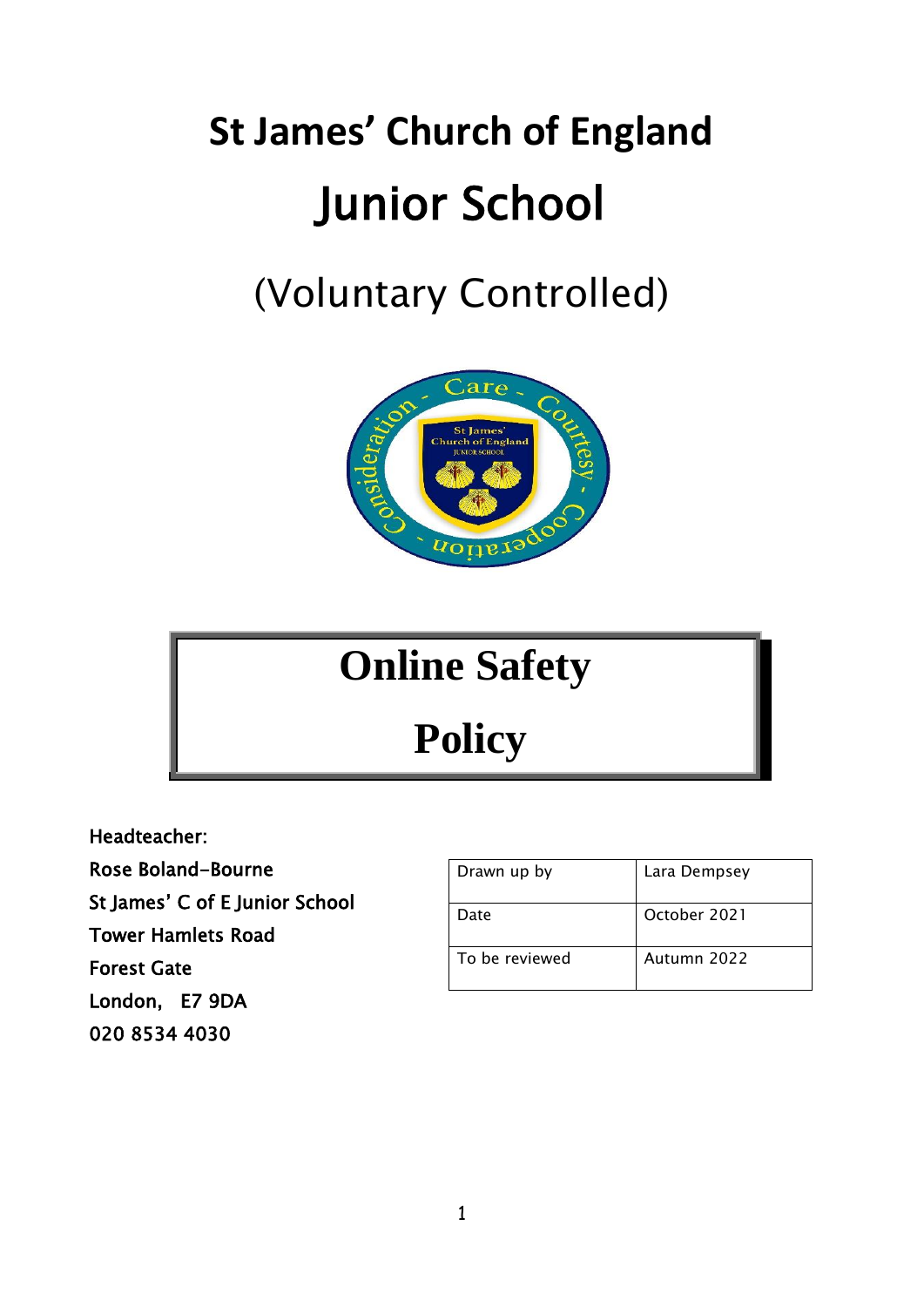#### **Contents**

| $2_{-}$ |                                                                              |  |
|---------|------------------------------------------------------------------------------|--|
| 3.      |                                                                              |  |
|         |                                                                              |  |
| 5.      |                                                                              |  |
| 6.      | Mutual Respect and Tolerance of Different Faiths and Beliefs ……………………………………4 |  |
|         |                                                                              |  |
|         |                                                                              |  |
|         |                                                                              |  |
|         |                                                                              |  |
|         |                                                                              |  |
|         |                                                                              |  |
|         |                                                                              |  |
|         |                                                                              |  |
|         |                                                                              |  |
|         |                                                                              |  |
|         |                                                                              |  |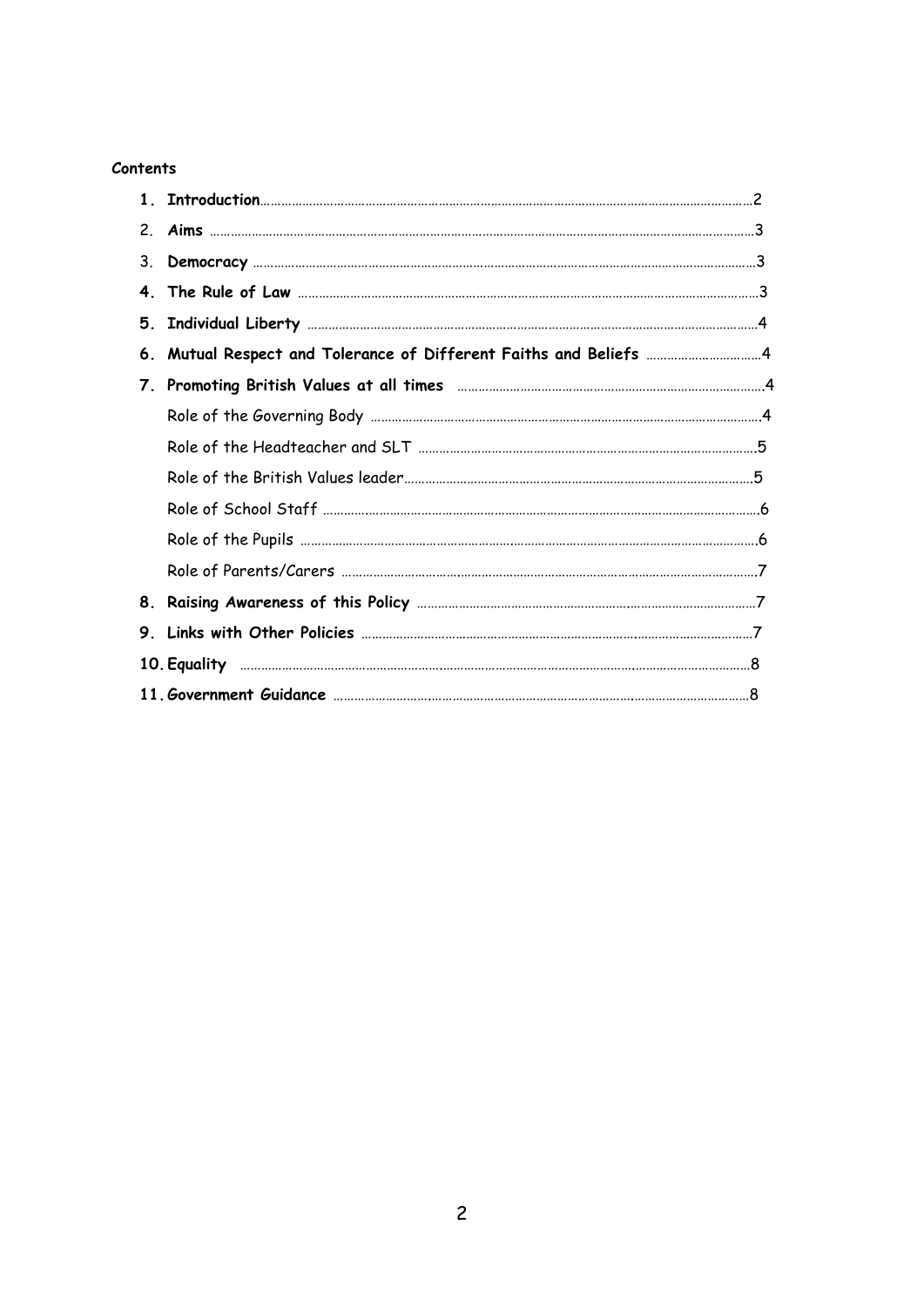#### **Introduction**

At St James' we believe we have a duty to provide pupils with quality Internet access as part of their learning experience across all curriculum areas and that our provision should reflect the rapid developments in technology. The use of the Internet is an invaluable tool in the development of lifelong learning skills and is central to all aspects of learning, for both adults and children in our school and our wider community. Computing is an essential resource to support learning and teaching, as well as playing an important role in the everyday lives of children, young people and adults.

We believe that the Internet, if used correctly, will not only raise standards, but will also support teacher's professional work and will enhance the school's management information and business administration systems.

It is important to recognise the constant and fast paced evolution of technology within our society as a whole. Currently the Internet technologies our pupils are using inside and outside of the classroom include, but are not limited to:

- Websites
- Learning platforms and virtual learning environments
- Email and instant messaging
- Chat rooms and social networking
- Blogs
- Podcasts
- Video broadcasting
- Music downloading
- **Gaming**
- Mobile/Smart phones with text, video and/or web functionality
- Other mobile devices with web functionality

All users need to be aware of the range of risks associated with the use of these Internet technologies. At St James', we understand the responsibility to educate our pupils on onlinesafety issues; teaching them the appropriate behaviours and critical thinking skills to enable them to remain both safe and legal when using the internet and related technologies, in and beyond the context of the classroom.

All children, whatever their needs, will have access to a range of up to date technologies in school. ICT is a life skill and should not be taught in isolation. Information and Communications Technology covers a wide range of resources including; web-based and mobile learning.

#### **Aims**

Design and deliver a curriculum that builds in the use of technology in order to equip young people with the skills to access lifelong learning and employment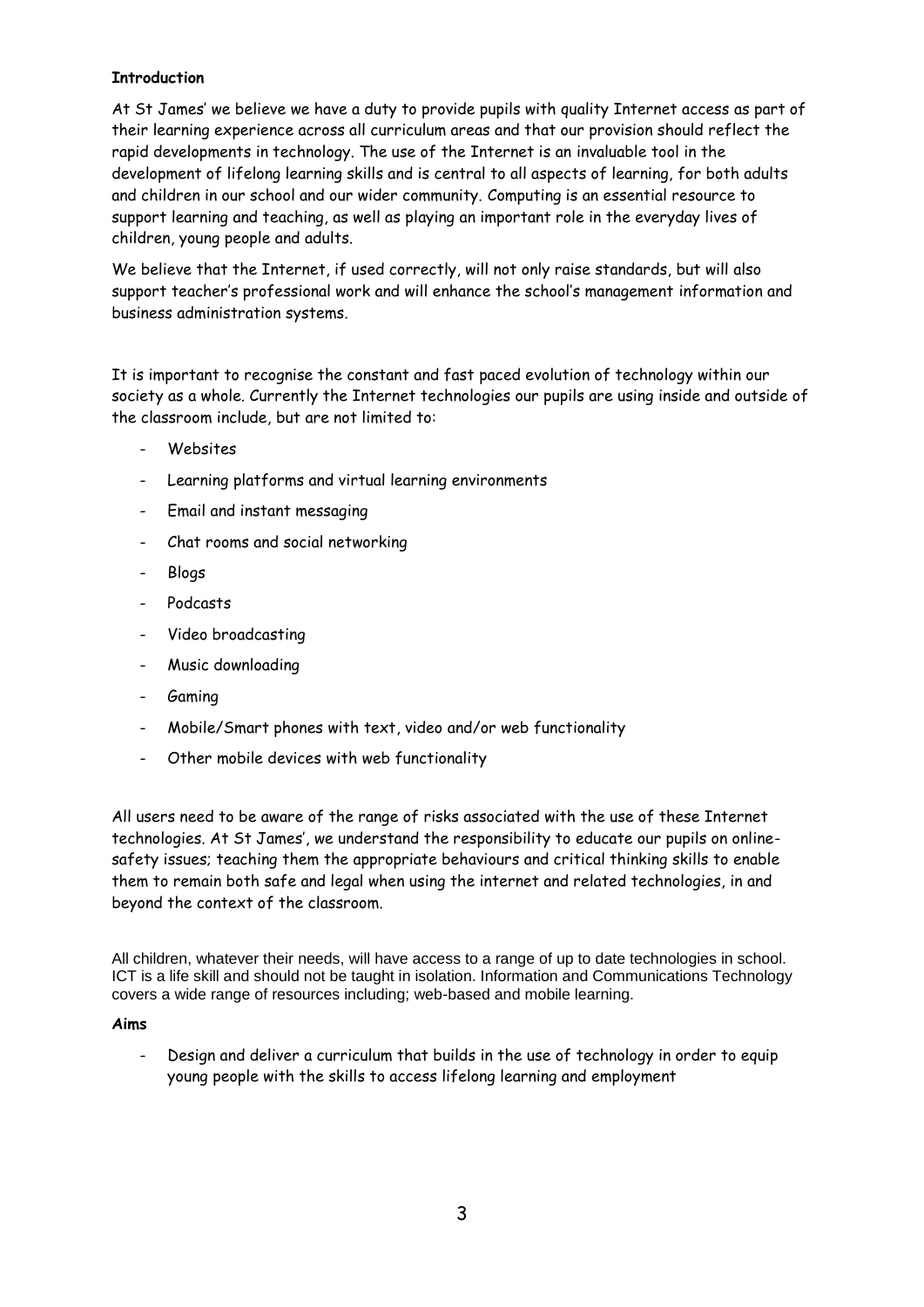#### **Password Policy**

At St James' we:

- Make it clear that staff and pupils must always keep their passwords private, must not share it with others and must not leave it where others can find it
- Make sure all staff have their own unique username and private passwords to access school systems
- Ensure staff are responsible for keeping their passwords private
- Require staff to use strong passwords for accessing our network
- Require staff to change their passwords for school systems regularly

#### **Areas of Risk**

The main areas of risk for our school community can be summarized as follows:

#### *Content*

- Exposure to inappropriate content, including online pornography, substance abuse, ignoring age ratings in games and television/film content (exposure to violence, inappropriate language etc.)
- Lifestyle websites for example, pro-anorexia/self-harm/suicide sites
- Hate sites
- Content validation: how to check authenticity and accuracy of online content

#### *Contact*

- Grooming
- Cyber-bullying in all forms
- Identity theft (including 'frape'- hacking Facebook profiles) and sharing passwords

#### *Conduct*

- Privacy issues, including disclosure of personal information
- Digital footprint and online reputation
- Health and wellbeing (amount of time spent online)
- Sexting (sending and receiving personally intimate images) also referred to as SGII (self-generated indecent images)

#### *Cyber Crime*

- Malware used to steal personal details and credentials
- Copyright (little care or consideration for intellectual property and ownership- such as music and film)
- Spyware used to hack computers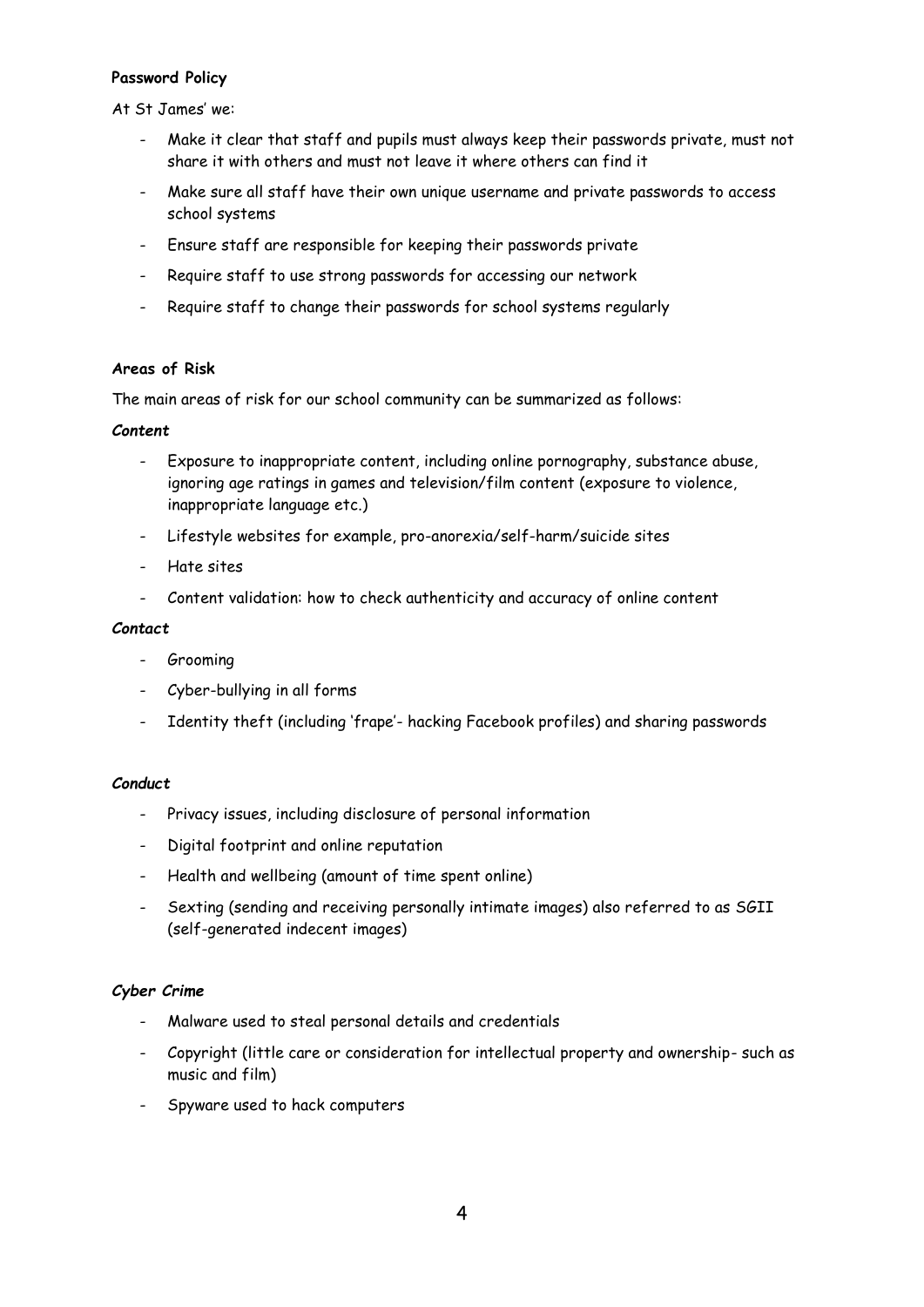#### **Roles and Responsibilities**

This policy applies to all members of St James' CofE Junior School community including staff, pupils, parents/carers, volunteers, visitors and governors alike. It is applicable to all members who have access to and are users of school ICT systems, both in and out of the school.

The Education and Inspections Act 2006 empowers Headteachers to such an extent as is reasonable, to regulate the behaviour of pupils when they are off school site and empowers members of staff to impose disciplinary penalties to inappropriate behaviour. This is pertinent to incidents of cyber-bullying, or other E-Safety incidents covered by this policy, which may take place outside of the school, but is linked to membership of the school. The 2011 Education Act increased these powers with regard to the searching for and of electronic devices and the deletion of data as outlined in the Search and Confiscation guidance issues by the Department for Education. In the case of both acts, action can only be taken over issues covered by the published Behaviour policy.

The school will deal with such incidents within this policy and associated pupil behaviour and anti-bullying policies and will, where known, inform parents/carers of incidents of inappropriate online behaviour that take place outside of school.

#### *Headteacher and SLT*

The Headteacher will:

- Take overall responsibility for online safety provision
- Take overall responsibility for data and data security (SIRO)
- Ensure the school uses an approved, filtered Internet Service, which complies with current statutory requirements
- Ensure all data held on pupils won the learning platform is adequately protected
- Ensure all data held on pupils on the admin machines have appropriate access controls in place
- Ensure all London Grid for Learning services are managed on behalf of the school, including maintaining the LGfL USO database of access accounts

The Headteacher and SLT will:

- Be responsible for ensuring that staff receive suitable training to carry out their online safety roles and to train other colleagues, as necessary
- Be aware of the procedures to be followed in the event of a serious online safety incident
- Receive regular monitoring reports from the Online Safety Leader
- Ensure there is a system in place to monitor and support staff who carry out internal online safety procedures

#### *Computing/Online Safety Leader*

The Computing/Online Safety Leader will:

- Oversee the delivery of the online safety element of the Computing curriculum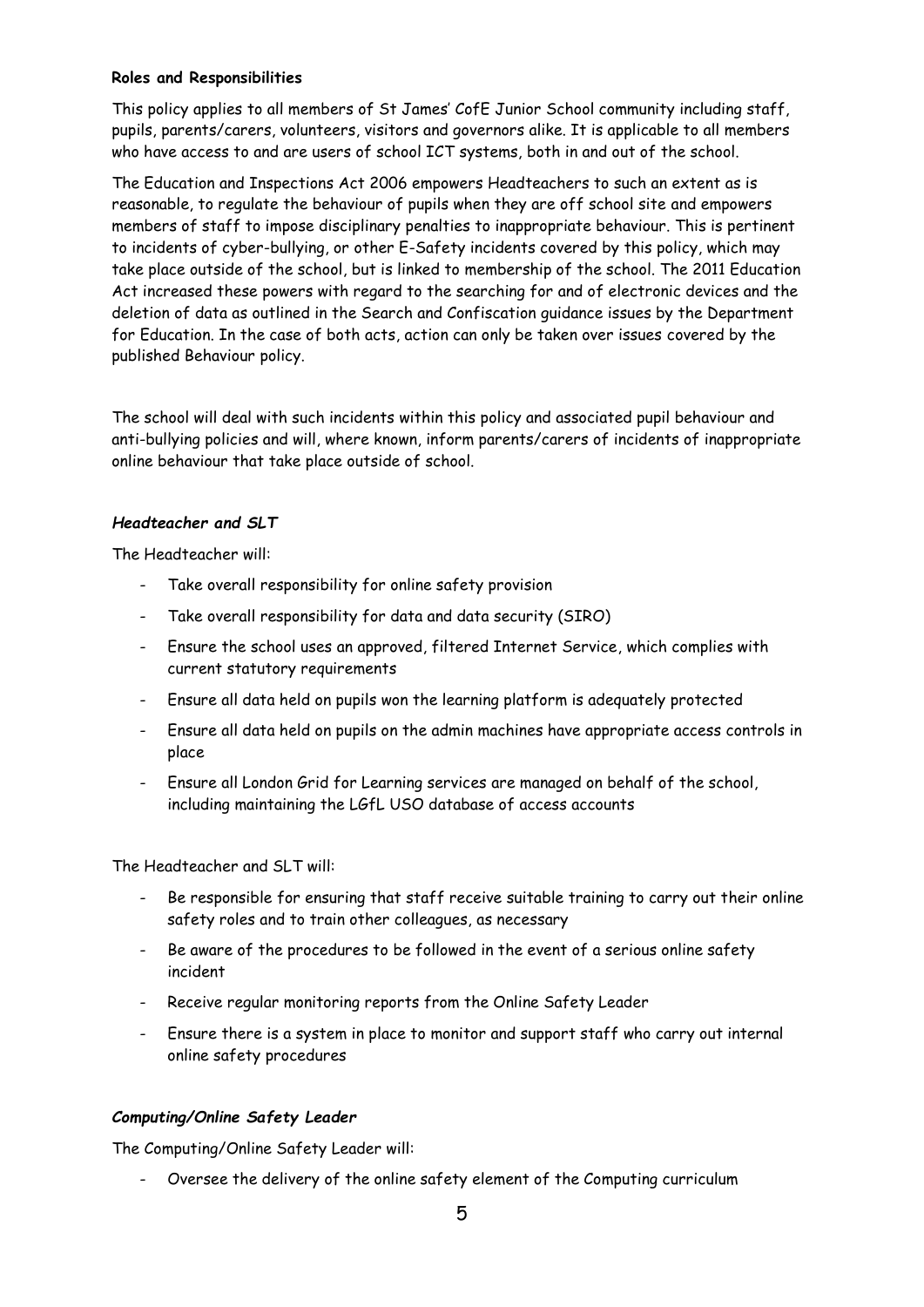- Liaise with the link governor about online safety

#### *Link Governor*

The named link governor for Online Safety is Ellen Kemp.

The link governor will:

- Ensure that the school follows all current online safety advice to keep the pupils and staff safe
- Together with the Full Governing Body approve the Online Safety policy and review the effectiveness of the policy
- Ensure regular information about online safety incidents and monitoring reports are received
- Support the school in encouraging parents and the wider community to become engaged in online safety activities
- Conduct regular reviews with the Online Safety leader including online safety incident logs

#### **Communication**

The policy will be communicated to all related personnel in the following ways:

- Online Safety policy to be published to school website and displayed in the staff room
- A copy of this policy will be available in every classroom
- Online Safety policy to be part of school induction pack for new staff
- Acceptable use agreements discussed with pupils at the start of each academic year
- Acceptable use agreements to be issued to the whole school community, usually on entry to the school and to be resigned when there are major changes
- Acceptable use agreements to be held in pupil and staff personnel files

#### **Handling Complaints**

St James' will take all reasonable precautions to ensure Online Safety. However, owing to the international scale and linked nature of internet content, the availability of mobile technologies and speed of change, it is not possible to guarantee that unsuitable material will never appear on a school computer or mobile device. Neither the school nor the Local Authority can accept liability for material accessed, or any consequences of internet access. Staff and pupils are given information about infringements in use and possible sanctions.

Sanctions available include:

- Interview/counselling by teacher/Online Safety Leader/Headteacher/SLT
- Informing parents or carers
- Removal of internet or computer access for a period
- Referral to Local Authority/Police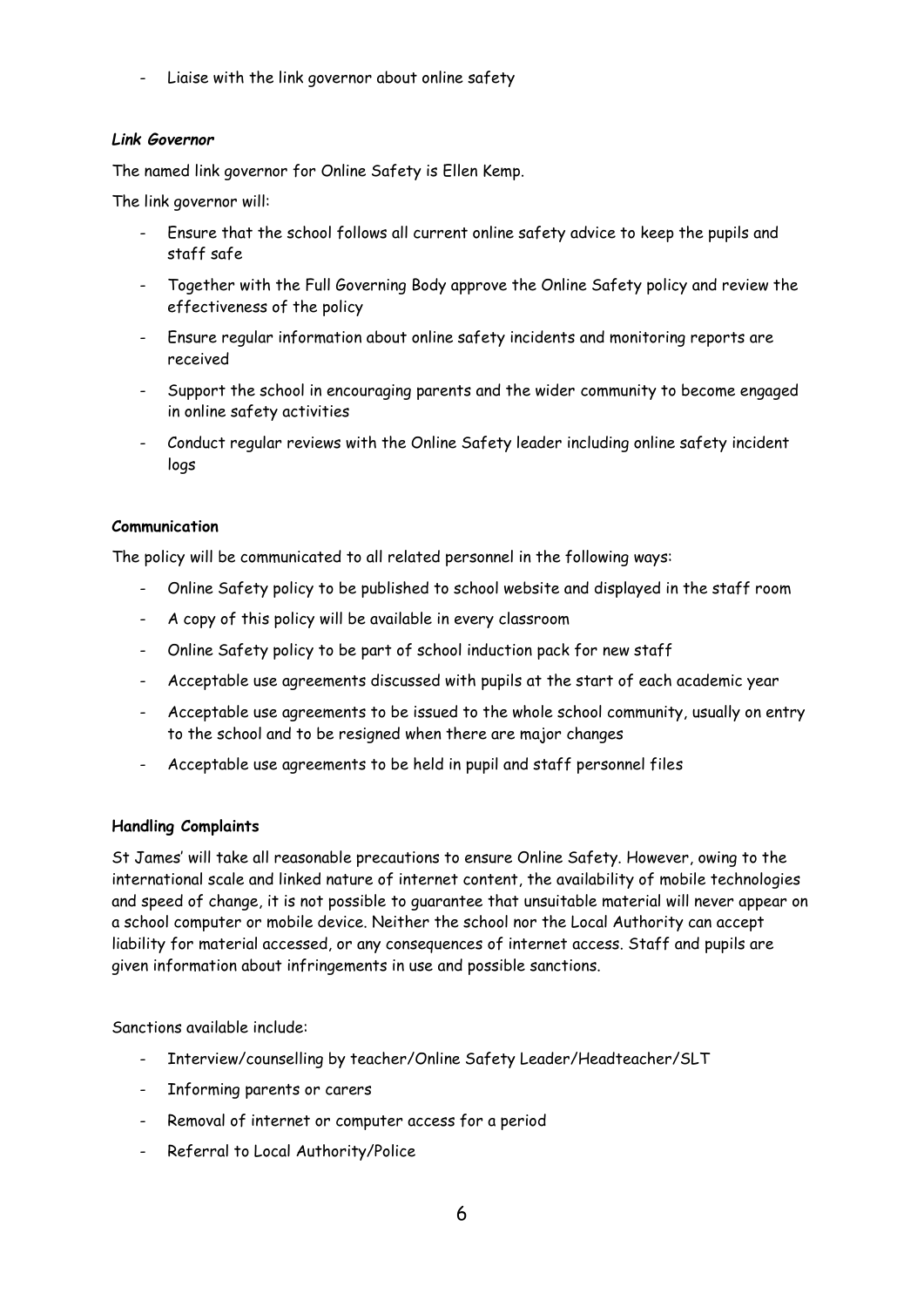Our class teachers act as a first point of contact for any complaint. Any complaint about staff misuse is referred to the Headteacher. Complaints of cyber-bullying are dealt with in accordance with our Anti-Bullying policy. Complaints related to child protection are dealt with in accordance with the school/LA child protection procedures.

#### **Staff and Governor Training**

This school:

- Ensures staff know how to send or receive sensitive and personal data and understand the requirement to encrypt data where the sensitivity requires data protection
- Makes regular training available to staff on online safety issues and the school's online safety education program annually
- Provides, as part of the induction process, all new staff (including those on placement and work experience) with information and guidance on the online safety safeguarding policy and the school's Acceptable Use policy

#### **Email**

St James' CofE Junior School:

- Provides all staff and governors with an email account for their professional use (LGfL mail) and makes it clear personal emails should be made through a separate account
- Does not publish personal email addresses of pupils or staff on the school website
- Use anonymous addresses for communication with the wider public [\(info@st](mailto:info@st-james.newham.sch.uk)[james.newham.sch.uk\)](mailto:info@st-james.newham.sch.uk)
- Will contact the Police if one of our staff or pupils receives an email that we consider to be disturbing or breaking the law
- Ensure all email accounts are maintained and up to date
- Reports messages relating to or in support of illegal activities to the relevant authority and if necessary, the Police
- Knows that spam, phishing and virus attachments can make emails dangerous
- Use a number of LGfL provided technologies to help protect users and systems in the school, including desktop anti-virus products, plus direct email filtering
- Use LGfL Webscreen 2 filtering to monitor and protect our Internet access to the World Wide Web

#### *Pupils*

Our pupils:

- Use a LGfL pupil email system which is intentionally 'anonymised' for pupil protection
- May only use school/setting provided email accounts for educational purposes
- Are taught about online safety and 'netiquette' of using emails both in school and at home

#### *Staff*

Our staff:

Use LGfL email systems for professional purposes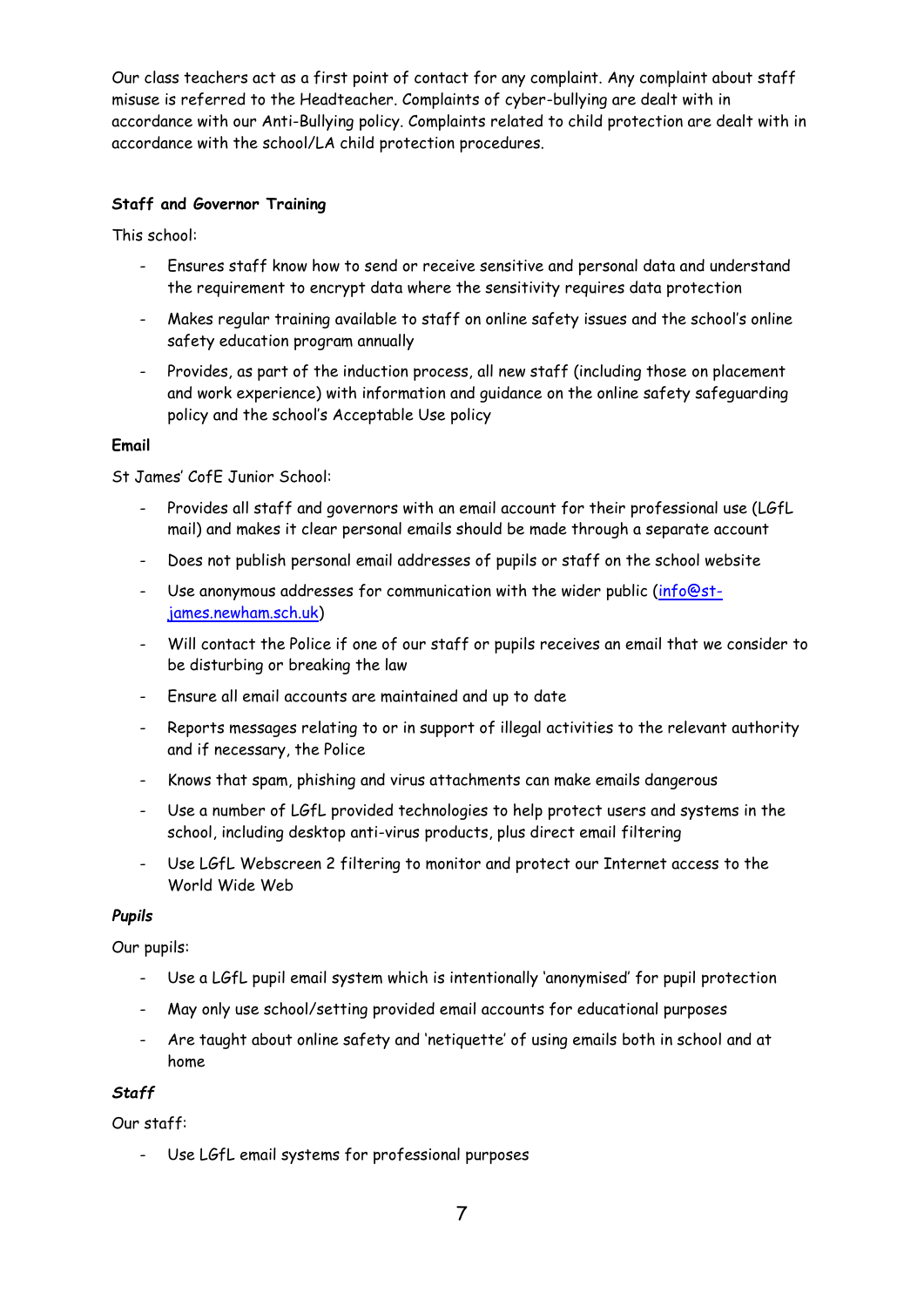- May have access to external personal email accounts in school blocked
- Never use email to transfer staff or pupil personal data
- Use a secure file transfer solution or protect the data file with security encryption when transferring data
- Will be encouraged to develop an appropriate work life balance when responding to emails

#### **School Website**

The Headteacher takes overall responsibility to ensure that the website content is accurate and the quality of presentation is maintained. We ensure that:

- Uploading of information is restricted to our website authorisers
- The school website complies with the statutory DfE guidelines for publications
- Most of the material is the school's own work, but where other's work is published or linked, the sources are credited
- The point of contact on the website is the school address, telephone number and we use a general email contact address, [info@st-james.newham.sch.uk](mailto:info@st-james.newham.sch.uk)
- Individual email identities are not published
- Photographs published on the website do not have full names attached and parental permissions have been given
- Pupils' names are not used when saving images in file names or in the tags when publishing to the school website
- Embedded geodata in respect of stored images is not used

#### **Equipment and Digital Content**

#### *Personal Mobile Phones and Mobile Devices*

- Mobile phones brought into school are entirely at the staff member's, parent's or visitor's own risk
- The school accepts no responsibility for the loss, theft or damage of any phone or mobile device brought into school
- Only students who walk 'home alone' are permitted to bring a mobile phone into school
- Students who bring a mobile phone into school must hand this into the School Office at the beginning of the school day (where it will be securely stored) and collect it at the end of the school day
- Staff members may use their phones during school break times
- All visitors are requested to keep their phones on silent and not use them